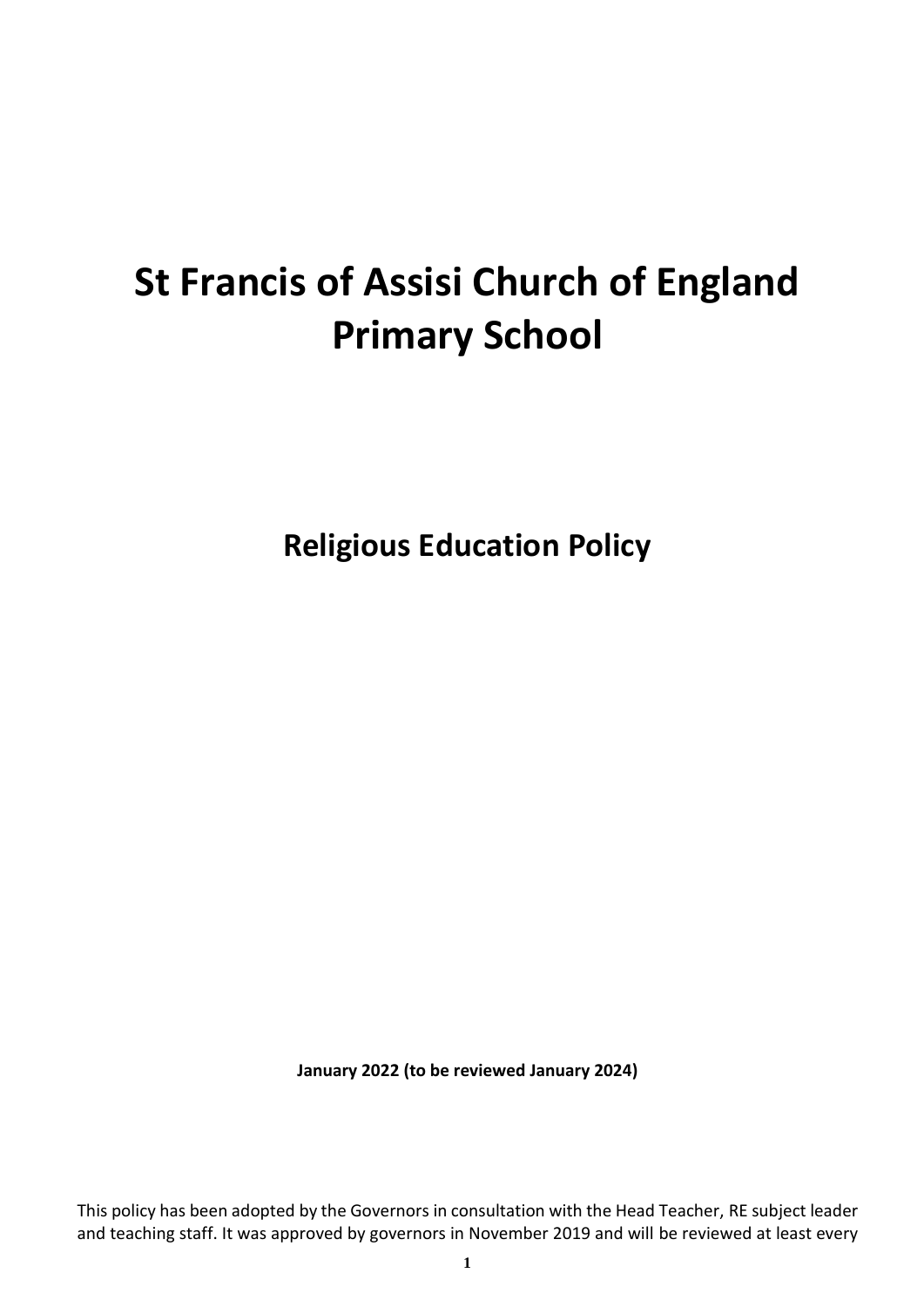three years. At St Francis of Assisi Church of England Primary School, we fully embrace the school's vision and aims. RE is an academic, non-confessional subject where we seek to ensure that pupils are able to meet the aims and purposes of the Diocesan Syllabus and Statement of Entitlement throughout their time at our school.

#### **Our School Vision**

"You are the light of the world. A town built on a hill cannot be hidden. Neither do people light a lamp and put it under a bowl. Instead they put it on its stand, and it gives light to everyone in the house. In the same way, let your light shine before others, that they may see your good deeds and glorify your Father in heaven." Matthew 5:14-16.

Our school vision has this Bible passage deeply rooted within. Children in our school will value everyone as unique individuals and celebrate the distinctive and diverse nature of our community and the wider world. They will aspire to greater heights and continue to flourish beyond our school community. They will use the powerful knowledge they have gained to grow into valuable citizens whilst demonstrating resilience, determination, adaptability and being shining lights to others. Our school is laying the foundations for pupils to flourish and 'live life in all its fullness' (John 10:10).

Our Aims focus on LIGHT as we,

#### "**Live, love and learn together in the light of Christ**"

and link with the Church of England's national vision for 'Education for life in all its fullness'. We demonstrate this through:

**Love of all**

### **Ignite the light of Christ around all our children**

**God at the centre of everything we do**

## **Happiness**

# **Truth**

#### **Introduction**

At St Francis of Assisi Church of England Primary School, pupils and their families can expect a high quality religious education (RE) curriculum that is rich and varied, enabling learners to acquire a thorough knowledge and understanding of a range of faiths and world views. We teach according to the *Diocese of York and Leeds RE Syllabus.* As a church school, the teaching of Christianity is at the heart of our RE curriculum. Through the Understanding Christianity resource, the use of an enquiry approach engages with significant theological concepts and the pupils' own understanding of the world as part of their wider religious literacy. Links with our school vision, and support for pupil's spiritual, moral, social and cultural (SMSC) development are intrinsic to our RE curriculum and have a significant impact on learners. We provide a wide range of opportunities for learners to understand and to make links between the beliefs, practices and value systems of the range of faiths and world views studied. This policy has been written taking into account the latest Statement for Entitlement guidance (2019) and the SIAMS Evaluation Schedule (2018).

#### **Intent**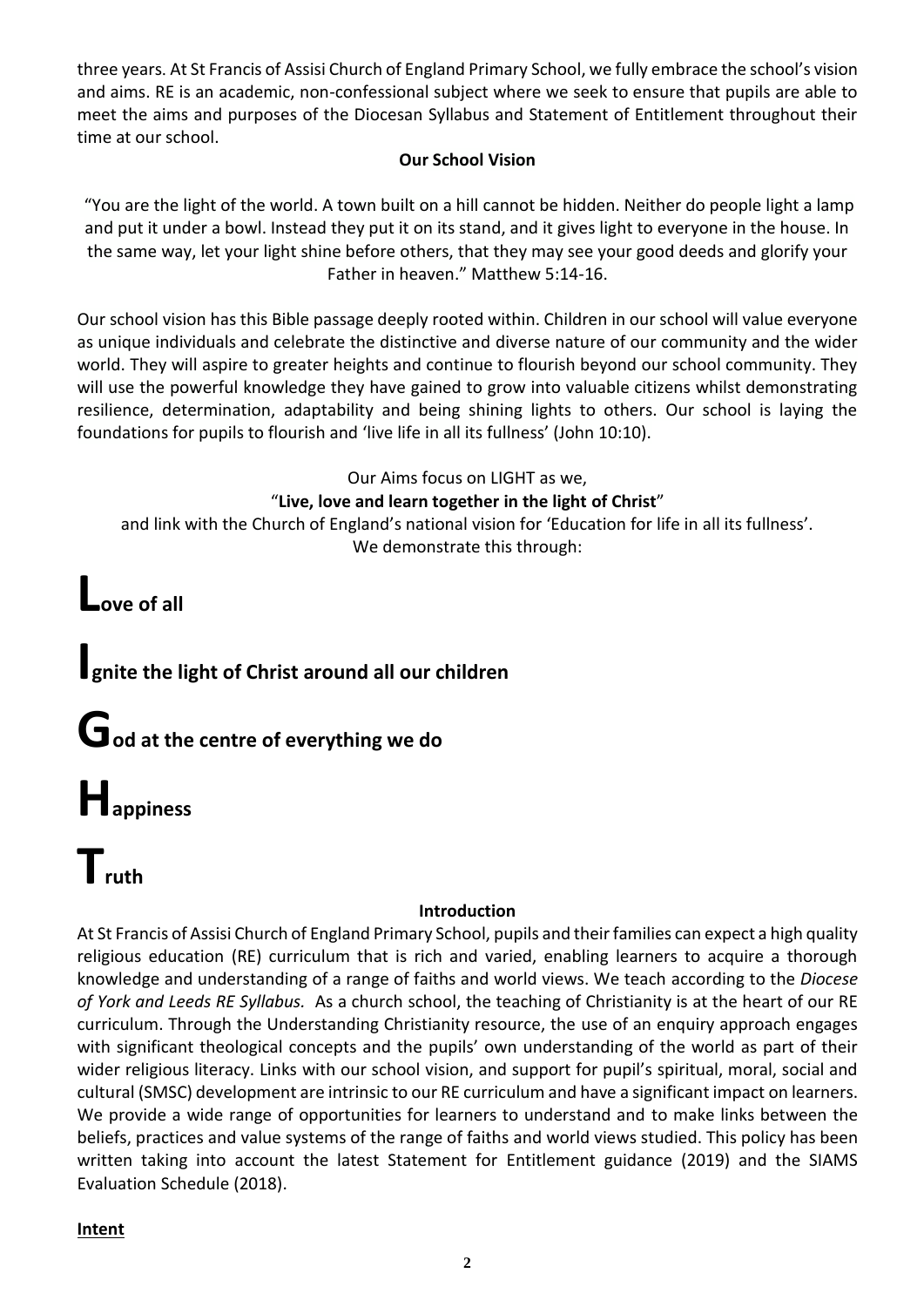Religious Education is provided in the school within the framework of the York Diocesan Agreed Syllabus. Please click [here](http://www.stfrancispri.org.uk/wp-content/uploads/2019/03/RE-Statement-of-Entitlement-for-Church-Schools.pdf) for the Church of England's National Statement of Entitlement (February 2019) which gives additional information for parents/carers regarding the entitlement, curriculum statement, curriculum balance and time, staff expertise and knowledge, and support.

*"Religious education in a Church school should enable every child to flourish and to live life in all its fullness. (John 10:10). It will help educate for dignity and respect encouraging all to live well together."*

Our RE curriculum links closely with our school vision and aims and is laying the foundations for pupils to flourish and 'live life in all its fullness' (John 10:10).

The aims and objectives of R.E. in a church school (according to the Church of England) are:

- To enable pupils to know about and understand Christianity as a diverse global living faith through the exploration of core beliefs using an approach that critically engages with biblical text.
- To gain knowledge and understanding of a range of religions and worldviews, appreciating diversity, continuity and change within the religions and worldviews being studied.
- To engage with challenging questions of meaning and purpose raised by human existence and experience.
- To recognise the concept of religion and its continuing influence on Britain's cultural heritage and in the lives of individuals and societies in different times, cultures and places.
- To explore their own religious, spiritual and philosophical ways, living, believing and thinking.

*"In all Church schools religious education must be considered an academic subject. All pupils are entitled to religious education that is delivered in an objective, critical and pluralistic manner. Pupils are entitled to a balanced RE curriculum which enquires into religions and worldviews through theology, philosophy and the human and the social sciences. It should be a coherent curriculum that enables progress through ordered and sequential learning developing both knowledge and skills. There should be a clear curriculum vision and intent, a structure for implementation and provision and a process for evaluating impact."*

At St Francis of Assisi Primary school, RE:

- is a core curriculum subject
- is a non-confessional, academic subject which reflects the diverse community in which our school is based
- is an ambitious, broad and balanced curriculum poised between: human and social sciences, philosophy and theological aspects of Religious Education
- is an integral part of all areas of the curriculum, linking SMSC, core Christian Values and fundamental British Values.
- supports pupils in developing their understanding and their ability to hold balanced and informed conversations about religions and beliefs.
- is innovative and imaginative
- allows children to gain knowledge of different world views and religions
- is structured for progression, and to allow enquiry based learning
- encourages the development of free thinking, and compassionately aware adults

In RE, we contribute to the school vision by:

- igniting pupils with a passion for learning and a curiosity to foster life-long learning which will continue beyond our school
- enabling pupils to develop their confidence, be determined, persevere and show resilience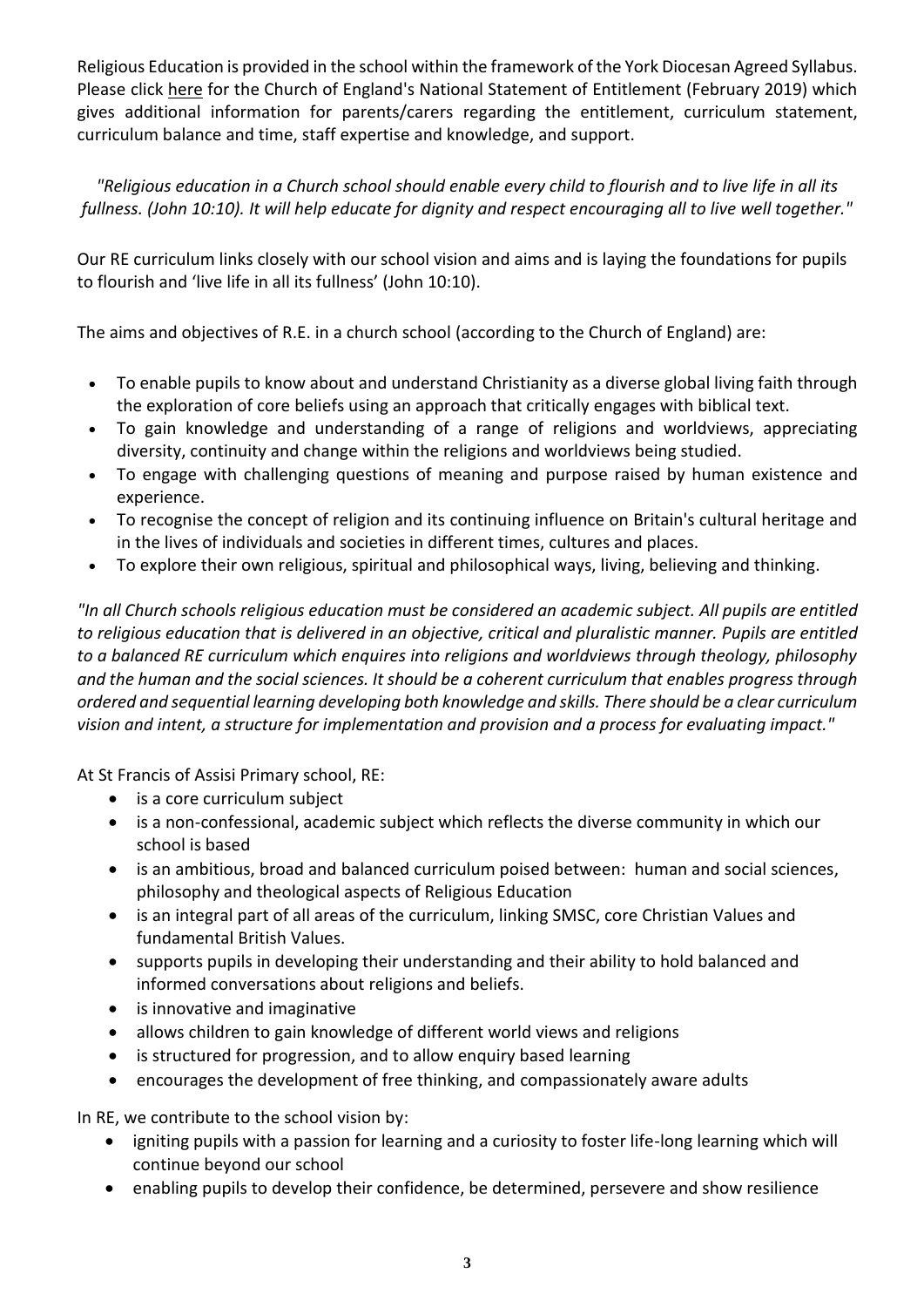- creating opportunities for pupils to develop wisdom, knowledge and skills which they can demonstrate across local and global communities. This links to pupils' cultural capital to succeed in life and the Church of England's character education
- encouraging children to show dignity and respect towards the beliefs of others and the environment
- having the Christian Values at the heart of our learning
- involving parents/carers in learning

A high-quality sequential religious education (RE) programme is essential to meet the statutory requirement for all state funded schools, including academies and free schools, to teach a full curriculum that prepares pupils for the opportunities, responsibilities and experiences of life in modern Britain. Central to religious education in Church schools is the study of Christianity as a living and diverse faith, focused on the teaching of Jesus and the Church. There is a clear expectation that as inclusive communities, church schools provide sequenced learning about a range of religions and worldviews; fostering respect for others. In voluntary aided schools, RE must be taught in accordance with the trust deed: this document will help schools interpret that legal requirement.

In all Church schools, religious education must be considered an academic subject. All pupils are entitled to religious education that is delivered in an objective, critical and pluralistic manner. Pupils are entitled to a balanced RE curriculum which enquires into religions and worldviews through theology, philosophy and the human and the social sciences. It should be a coherent curriculum that enables progress through ordered and sequential learning developing both knowledge and skills. There should be a clear curriculum vision and intent, a structure for implementation and provision and a process for evaluating impact.

RE is an academic subject that has a high profile in our school curriculum. It is a priority for senior leaders, who ensure that the teaching, learning and resourcing of RE is comparable with other curriculum subjects. This means that the RE curriculum:

- Is intrinsic to the outworking of our distinctive Christian vision in enabling all pupils to flourish. In addition, it contributes to British values and to pupils' spiritual, moral, social and cultural development.
- Is delivered in an objective, critical and pluralistic manner to engage and challenge all pupils through an exploration of core concepts and questions. Lessons provide meaningful and informed dialogue with a range of religions and worldviews.
- Reflects a good balance between the disciplines of theology, philosophy and human science, to enable pupils to develop their religious literacy\*.

*\*Religious Literacy: Helping children and young people hold balanced and well informed conversations about religion and belief. (Key Principles of a balanced curriculum in RE.)*

- Enables pupils to acquire a rich, deep knowledge and understanding of Christian belief and practice, including the ways in which it is unique and diverse, whilst engaging with biblical texts and theological ideas.
- Provides opportunities for pupils to understand the role of foundational texts, beliefs, rituals, and practices and how they help to form identity in a range of religions and worldviews.
- Supports the development of other curriculum areas and other general educational abilities such as literacy, empathy and the ability to express thoughts, feelings and personal beliefs.
- Encompasses the full range of abilities to ensure that all flourish academically, using a wide range of teaching and learning strategies which consider the task, outcome, resource, support and pupil grouping as appropriate to pupils' needs.
- Offers tasks that are age appropriate, challenging and sufficiently demanding to stimulate and engage all pupils, whilst extending the most able and providing support for those who need it.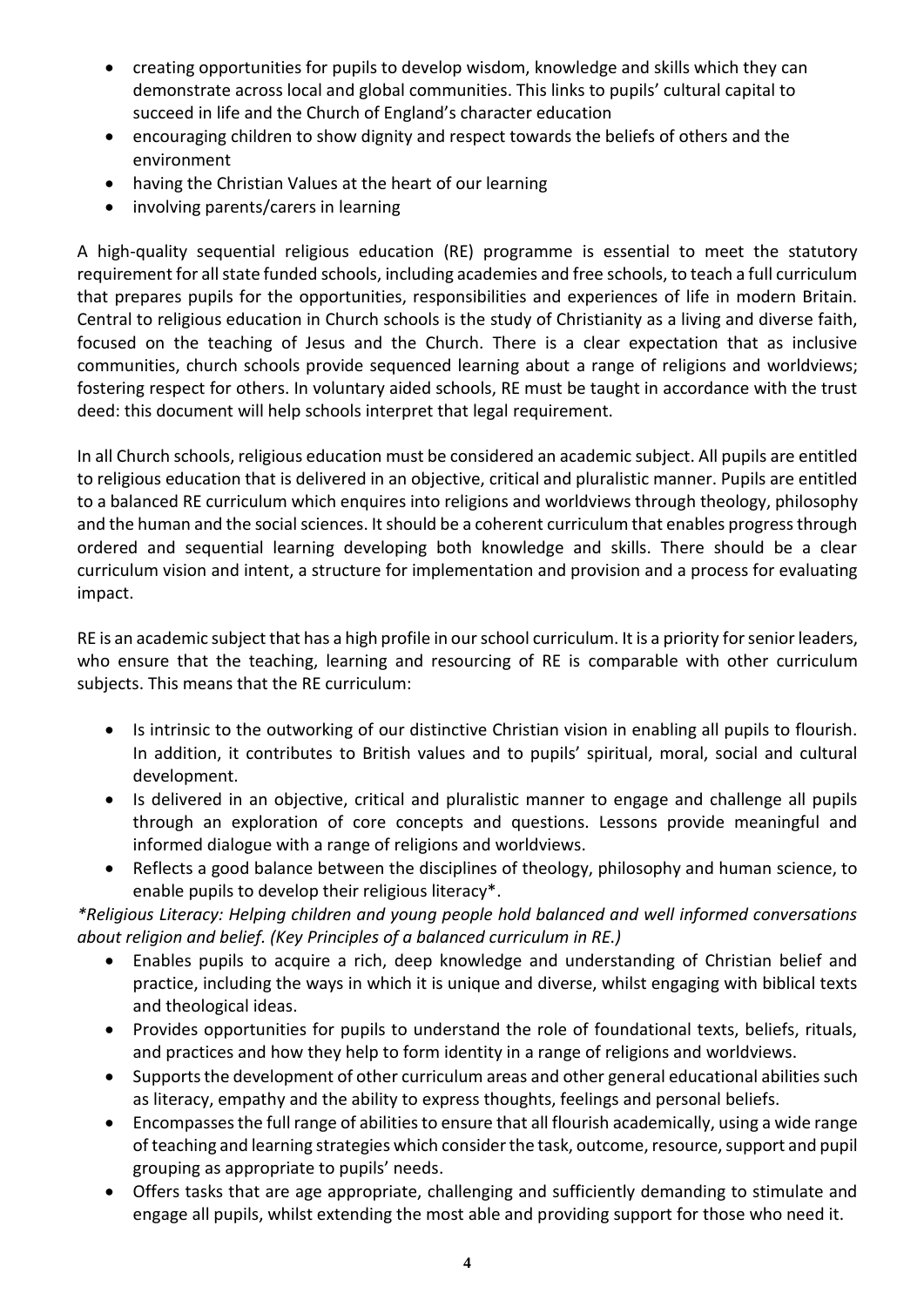• Ensures that all pupils' contributions are valued in RE as they draw on their own experiences and beliefs.

#### **Curriculum Implementation**

Our curriculum is implemented in line with our intent. Year groups and teams work together to create an exciting and purposeful curriculum through the learning opportunities for our pupils.

At St Francis of Assisi Church of England Primary School, Religious Education is taught in a thematic way with every opportunity used to relate the messages from the Bible to the everyday lives of the children. It is an integral part of all areas of the curriculum, linking SMSC, core Christian Values and fundamental British Values. Children learn about other faiths and are given opportunities throughout the curriculum to raise questions about faith and the various religions of the world. They have the opportunity to visit various places of worship, to experience different religions and cultures through visitors from the local community, and are involved on many occasions in worship with St Francis of Assisi Parish Church. Philosophy, theology and human/social science are all incorporated into the planning.

The school follows the Church of England's Statement of Entitlement and the Diocesan Syllabus' guidance for 'Requirements and Good Practice' and 'Context and Content' for Religious Education (see our curriculum information at the end of this document).

It is supported and shaped by the Diocese of York and Leeds Agreed Syllabus and Understanding Christianity documentation. Lessons are planned in an ordered way including both the systematic learning of specific faiths and world beliefs and Thematic learning exploring some of the 'Big Questions' in life. Every opportunity is used to relate the messages from the Bible to the everyday lives of the children.

Christianity and other world views are studied as living and diverse faiths with an appreciation of differing denominations and global differences. The curriculum is structured to allow opportunities to revisit learning and deepen understanding and thinking over time. Children learn about other faiths and are given opportunities throughout the curriculum to raise questions about faith and the various religions of the world.

The syllabus is underpinned by three core elements, which are woven together to provide breadth and balance within teaching and learning about religions and beliefs. These elements are: Making sense of beliefs, Making connections, Understanding the impact.

Series' of lessons include:

- living practices of beliefs
- diversity of belief, practice and world views
- impact of faith on individuals, community and society
- beliefs and where they come from
- application of beliefs in different contexts
- morality and ethics
- study of beliefs
- engaging with sacred texts from a variety of religions
- opportunities for creativity and spirited arts

#### **Curriculum balance and time**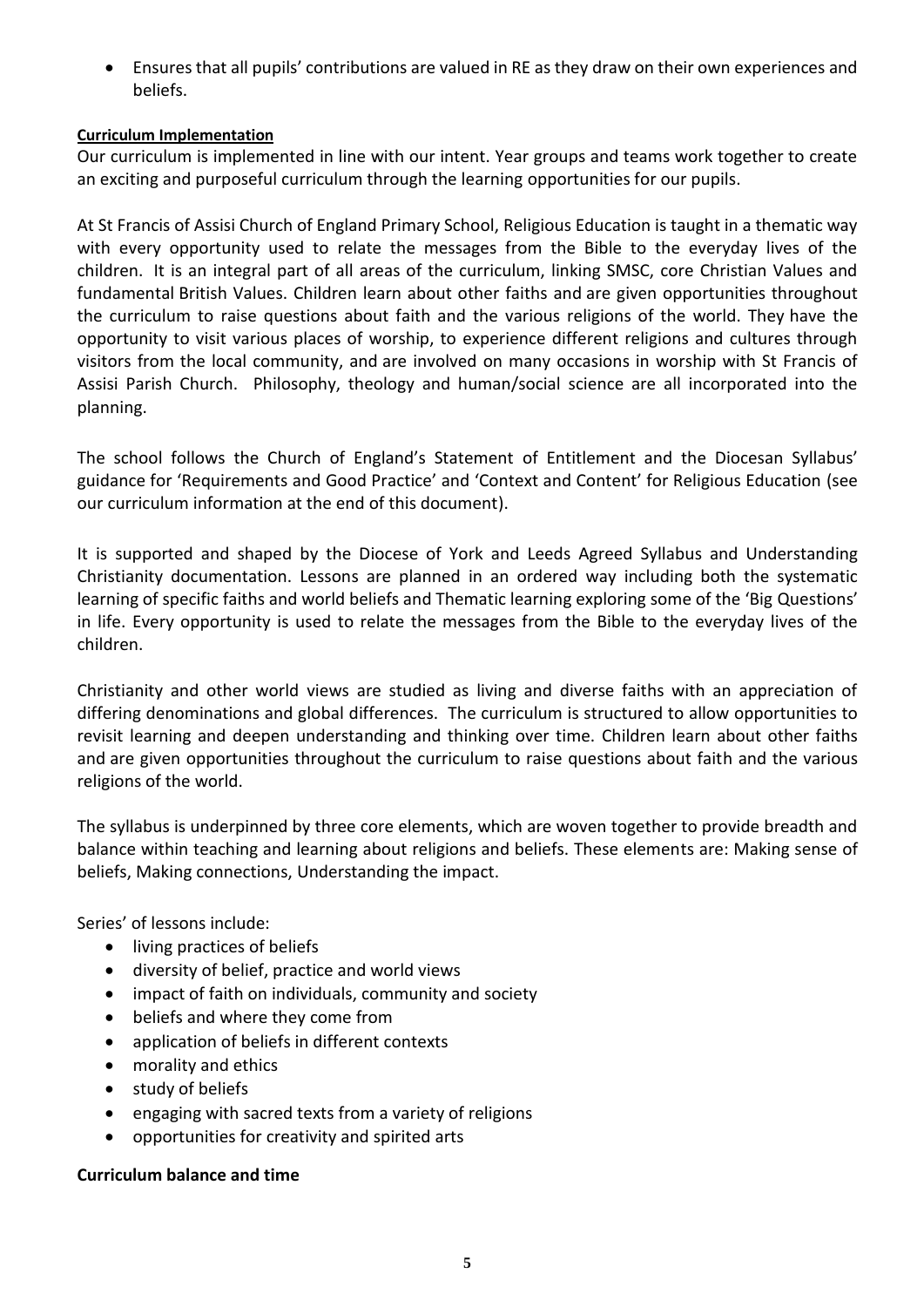Christianity is the majority religion studied in each year group and at least 50% of curriculum time, meeting explicitly RE objectives, is committed to the delivery of RE. This is around 10% of teaching time each week. RE teaching is totally separate from requirements for collective worship.

#### **Teaching and Learning**

Religious Education is planned throughout the school using the Diocese of York and Leeds RE Syllabus Guidelines. A detailed scheme of work is available on the school website.

Themes are: EYFS themes emerging from the EYFS Framework KS1 - Christianity and Islam Lower KS2 - Christianity and Sikhism Upper KS2 - Christianity and Judaism

There is a clear overview of the areas taught each year. Each class teacher takes into account the differences in depth of spiritual understanding, religious knowledge and ability of their pupils. We cater for each child's needs through careful planning and assessment. Differentiation is evident through content, outcome, task and response.

The resource 'Understanding Christianity: Text Impact Connections' is used to support the key ideas and crucial inner meaning within the teaching and learning of Christianity. There are a range of resources saved in the staff shared area for staff to use as well as the Big Frieze which depicts an illustration of the eight core concepts at the heart of Christianity. For more information regarding the aims and purpose of Understanding Christianity, please contact the school.

We recognise the importance of teaching RE in a creative, knowledge-rich, broad and balanced way. Learning activities provide fully for the needs of all pupils, so that they develop a wide range of skills including enquiry, analysis, interpretation, evaluation and reflection. They provide opportunities to engage in meaningful and informed dialogue with those of all religions and worldviews. RE lessons provide a safe space to explore their own religious, spiritual and/or philosophical ways of seeing, living and thinking, believing and belonging.

Pupils experience opportunities to learn and express themselves through an enquiry based style of learning by:

- Posing and discussing 'big' and challenging questions
- Reading and critically analysing texts.
- Interpreting information from different sources.
- Researching information for themselves in libraries and on computers.
- Listening to and discussing with the teacher and other pupils.
- Engaging in pair and group work.
- Exploring a range of media such as artefacts, pictures, photographs, music and drama.
- Experiencing visits and visitors.
- Taking part in outdoor learning.
- Taking time for reflection.

Teaching in RE challenges stereotypes, misinformation and misconceptions about race, gender and religion. Lessons seek to present religions and world views in all their richness and diversity in terms of beliefs, traditions, customs and lifestyle in a sensitive and accurate way in order to encourage a positive attitude towards diversity. Questions, views, and opinions are treated with sensitivity and respect. Teaching enables pupils to gain something of personal value from their study of religious belief and practice, for example, the way that they might apply insights gained from religious stories to their own lives.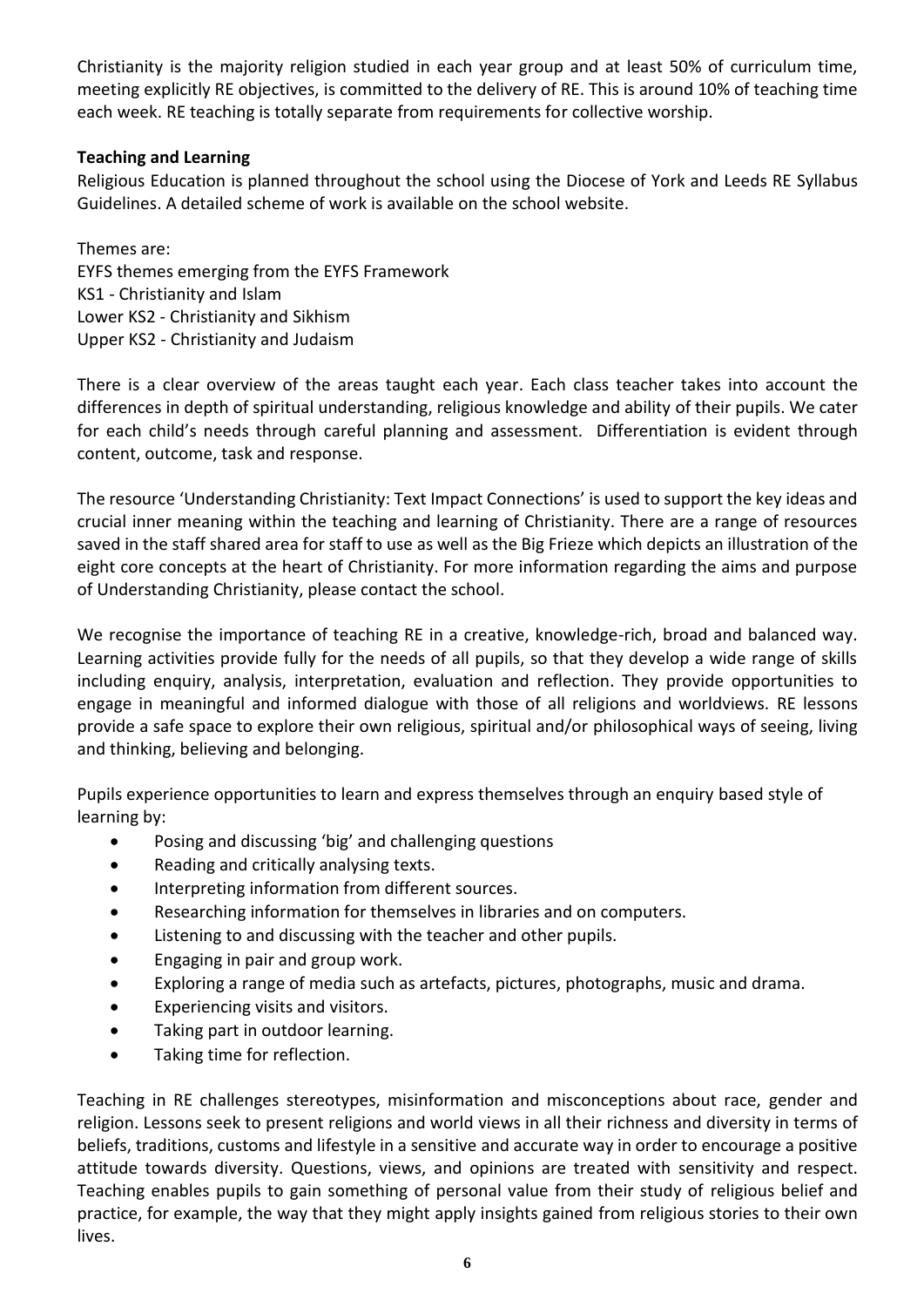#### **Inclusion, Equal Opportunities and Matching Work to Pupils' Needs**

All children regardless of ability, ethnicity or gender, will be given equal opportunity to access all aspects of the Religious Education curriculum. Any child experiencing difficulty in accessing parts of the curriculum, will be supported with time, materials and equipment to access the activity at their own level where this is practically possible. Provision is made for children with SEND by providing a variety of relevant materials and opportunities for work to be differentiated by outcome.

Our whole school policy regarding pupils with special needs and differentiation, applies to RE. Teachers are alert to the fact that some children have special and deep experience of a religion through family practice. This of course may not relate to their general educational ability.

#### **Spiritual, Moral, Social and Cultural Development**

For Religious Education to contribute to the spiritual development of pupils at St Francis of Assisi Church of England Primary School, we aim, as a staff, to celebrate all that is positive about the school, church, community and the environment. We give pupils the opportunity to explore what is meaningful, to ensure that experiences are relevant to the age, aptitude and background of the children, to welcome appropriate responses and to provide a safe and caring environment where children can flourish and develop into responsible human beings.

#### **Cross-Curricular Links**

Cross curricular work is encouraged, in line with whole school policy on teaching and learning. Religious education supports the development of general educational abilities such as literacy, empathy and the ability to express thoughts, feelings and personal beliefs. RE also makes a major contribution to pupils' SMSC development. It addresses issues which arise in a range of subjects, such as English, art, drama and history, geography, computing, music as well as personal, social and emotional education and citizenship. Religious Education is used as a link that gives scope for development, in addition to being taught as an individual subject within the curriculum. When cross-curricular links are used, RE objectives are explicit. RE is a springboard that can present meaningful ideas and concepts as a starting point for many areas of the curriculum. The school also has themed days or weeks to enhance and extend Religious Education.

#### **Teaching and Learning Styles**

Children are encouraged to take an active role in the learning process. As with every curriculum area, they will be encouraged to take part in class discussions, listen to the views of others and give opinions when appropriate. Opportunities for creativity, spirituality and reflection are built into sessions to allow children to explore their own ideas of faith and religion.

#### **Visits and visitors**

We are able to visit places of worship in the immediate vicinity of our local community where faith leaders and other members of the community are willing to meet with children and be involved in the teaching of RE. We aim to use this valuable resource for all classes. All pupils have the opportunity to visit a place of worship and participate in the visit of a representative to their RE class. Children will have the opportunity to make a range of visits during their time at our school*.*

#### **Curriculum Impact**

Appropriate to their age at the end of their education in Church schools, the expectation is that all pupils are religiously literate and as a minimum, pupils are able to:

- Give a theologically informed and thoughtful account of Christianity as a living and diverse faith.
- Show an informed and respectful attitude to religions and non-religious worldviews in their search for God and meaning.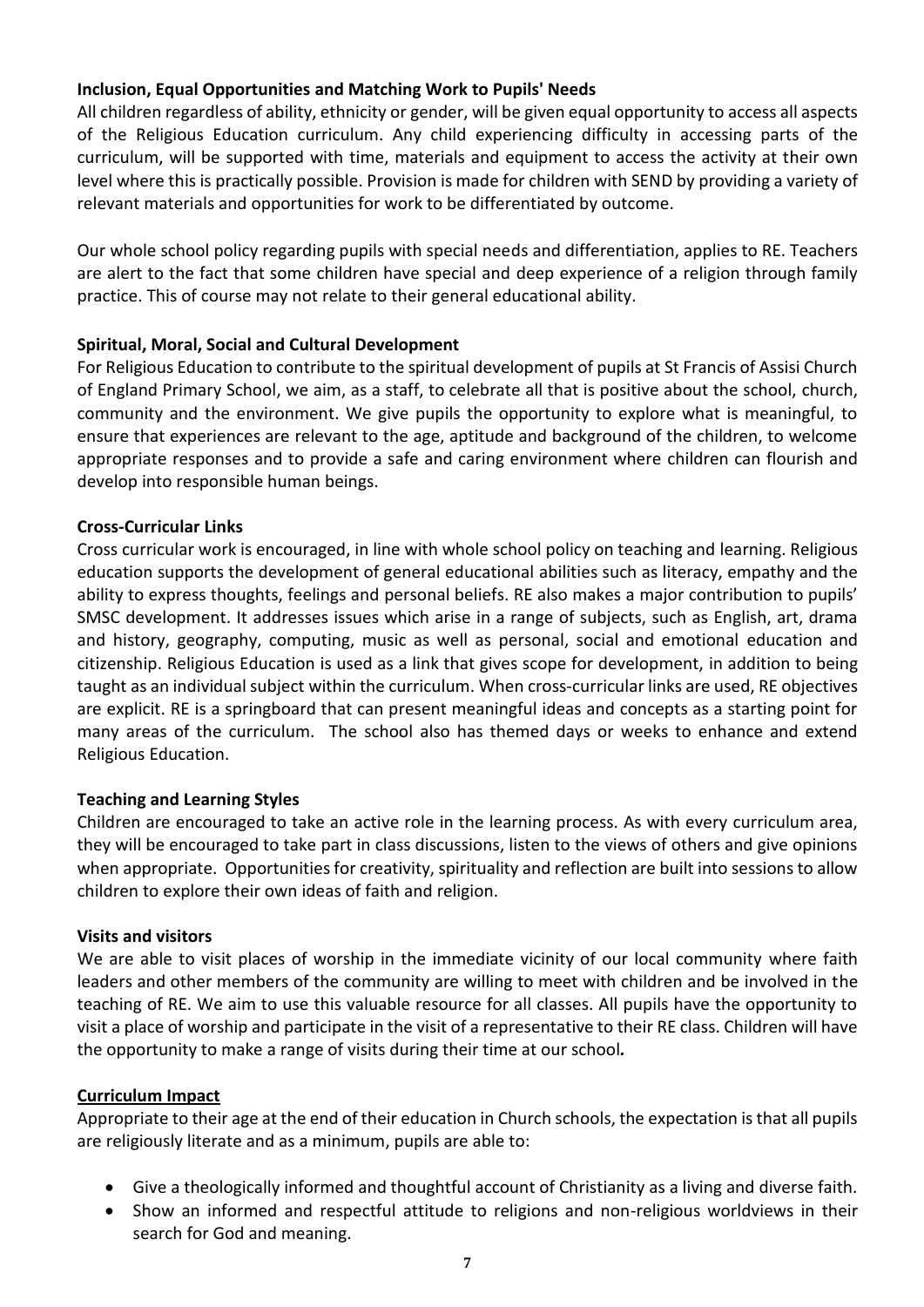- Engage in meaningful and informed dialogue with those of other faiths and none.
- Reflect critically and responsibly on their own spiritual, philosophical and ethical convictions.

Pupils encounter core concepts in religions and beliefs in a coherent way, developing their understanding and their ability to hold balanced and informed conversations about religions and beliefs.

#### **The Role of the Subject Leader in Religious Education (in liaison with the Head Teacher and Leadership Team including Governors)**

#### **Policy and Knowledge Development:**

- Ensure that all pupils receive their legal entitlement of religious education.
- Ensure RE provision reflects the Church of England Statement of Entitlement.
- Decide which religions are to be included at which key stage
- Produce and regularly review a subject policy to ensure that it remains up to date.
- Ensure all teachers know what should be taught in religious education, what resources are available, and what standards of attainment are expected at the end of each Key Stage.
- Ensure that the whole school plan and schemes of work cater for progression and are in line with the Diocesan Syllabus Guidelines
- Ensure there are rigorous assessment systems in place to enable teachers and pupils to gauge progress and attainment in RE.
- Ensure that all pupils receive their legal entitlement of religious education
- Devise appropriate procedures for planning, assessment, recording and reporting pupils' work in line with whole school policy
- Ensure all school policies are promoted in RE
- Promote RE and displays of pupils' work in RE
- Audit available resources, buy new ones and deploy appropriately
- Keep up-to-date with local and national developments.

#### **Monitoring**

- Monitor and review the implementation of policy and units of work
- Monitor the quality and effectiveness of teaching and learning in RE and pupils' progress and standards.
- Monitor, analyse and question RE assessments carried out by staff.
- Liaise with the HT and Governors to feedback on the monitoring and impact of RE across the school.
- Identify trends, make comparisons and know about different groups
- Monitor planning, checking for clarity of outcomes and aspects of differentiation
- Provide observation feedback and report on findings
- Sample pupil's work
- Evaluate outcomes for pupils in RE for progress and attainment
- Prepare statements about RE for parents and governors, as required
- Ensure parents and children are involved in the process.

#### **Supporting and Advising**

- Prepare a subject action plan, including short and long term targets which builds on existing practice and strives for continuous improvement;
- Lead curriculum development and ensure staff development through courses, in-school meetings and training
- Keep up-to-date with new developments and resources
- Support colleagues by sharing new ideas and pedagogy, to help develop their subject confidence and expertise through CPD opportunities and support sessions.
- Seek opportunities to share effective practice locally and regionally and engage in professional development for themselves and other staff members.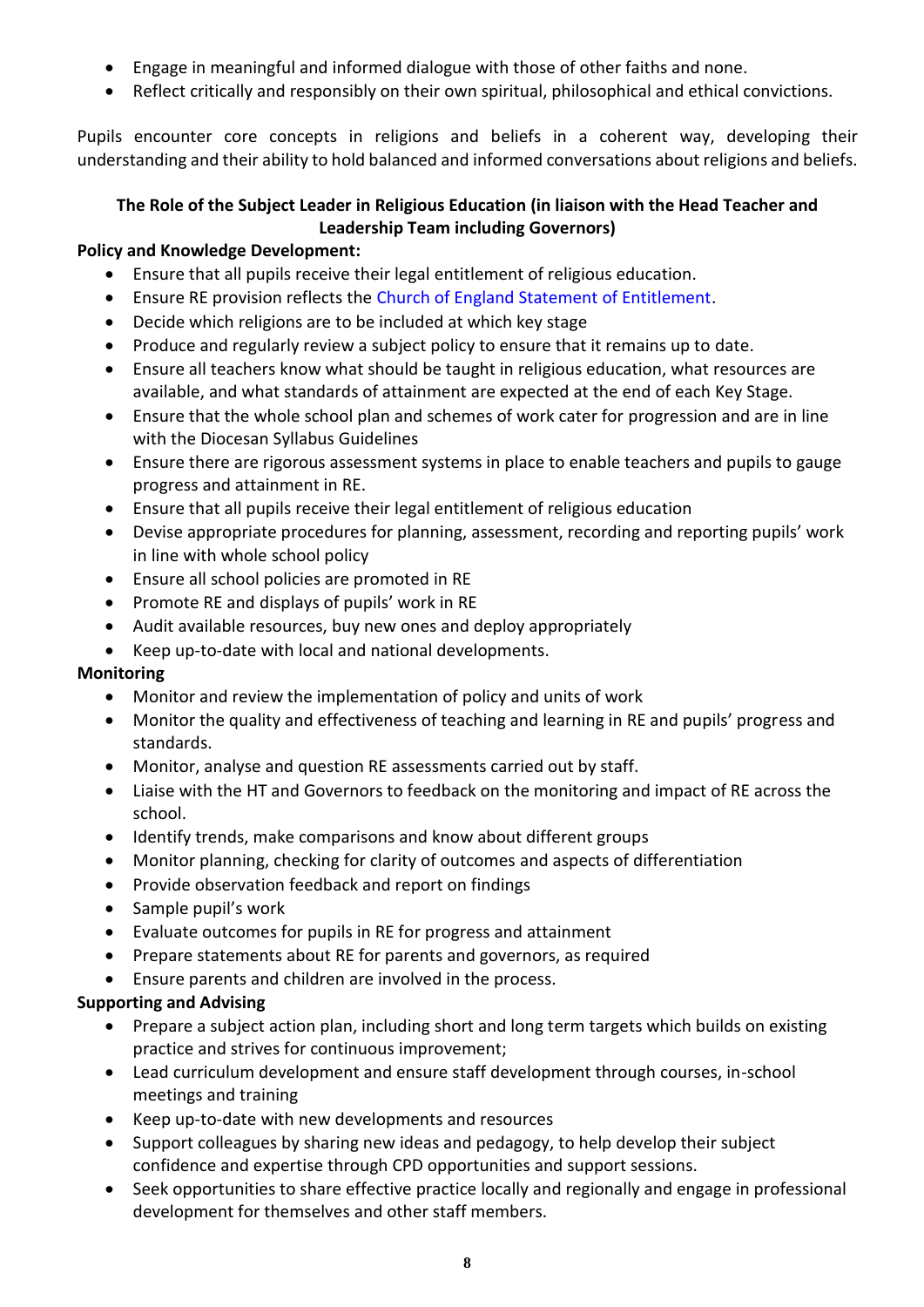- Oversee the RE budget and monitor RE resources to ensure they are kept and stored respectfully and replaced where necessary.
- Ensure there is a school protocol, that covers safeguarding procedures and a suitability process, for when visitors are invited into RE lessons.
- Liaise with the Diocesan School Improvement Advisor
- Work alongside colleagues to demonstrate good practice

#### **Assessment, Recording and Reporting**

Assessment in religious education:

- Involves identifying suitable opportunities in schemes of work such as Understanding Christianity.
- Is directly related to the expectations of the Diocese of York and Leeds RE syllabus.
- Seeks to identify development in the different areas of learning in the subject and not only in the acquisition of factual knowledge.
- Recognises the range of skills and attitudes which the subject seeks to develop.
- Employs well defined criteria for marking and assessment which identify progress and achievement as well as effort, following the school's marking policy.
- Includes pupil self-assessment.
- Enables effective tracking of pupil progress to identify areas for development in pupil's knowledge and understanding, as well as whole school areas for development.
- Enables effective reporting to parents.

Assessment outcomes are stated for end of Early Years, Key Stage 1, Lower Key Stage 2 and Upper Key Stage 2 and have been produced through the Diocesan Syllabus. Learning outcomes are clearly stated on year group planning for the three core elements and are reflected in the marking of work and AfL (Assessment for Learning) comments on planning to inform future planning. In addition, the school has an electronic assessment system to record whether pupils are Emerging, Developing, Secure or working at Greater Depth at each year group in line with the topics covered and the assessment outcomes.

Parents are informed of their child's progress in Religious Education through written reports and are also given the opportunity to discuss this curriculum area during parent consultations. The school has a SIAMS inspection every five years and this makes a judgement on RE within the school inspection and report.

#### **Monitoring, Evaluation and Review**

We intend that this policy should operate for the next three years, and then be fully reviewed by all staff and governors. To ensure that our RE policy is in practice, and to help teachers keep track of their own work and needs for support or training, all staff are asked to share a copy of the planning for RE with the subject leader each term. The subject leader's role includes monitoring and evaluation of this policy in practice. We maintain a 'self-evaluation' of our RE work in preparation for any scrutiny.

#### **Self-Evaluation**

The subject leader for RE and Head Teacher will assess and review the subject's strengths and areas for development. This will be in line with SIAMS and OFSTED guidance about self-evaluation and review.

#### **Staff training and CPD**

All staff have access to RE CPD in line with the subject leader's identified areas for development. This is either 'in house' or through diocesan support. The RE subject leader also attends local network meetings.

#### **Legal Requirements**

Religious Education must be provided for all registered pupils in full time education except those withdrawn at their parents' request *(DfE Circular 1 / 94, paragraphs 44 & 49, and Non-Statutory*